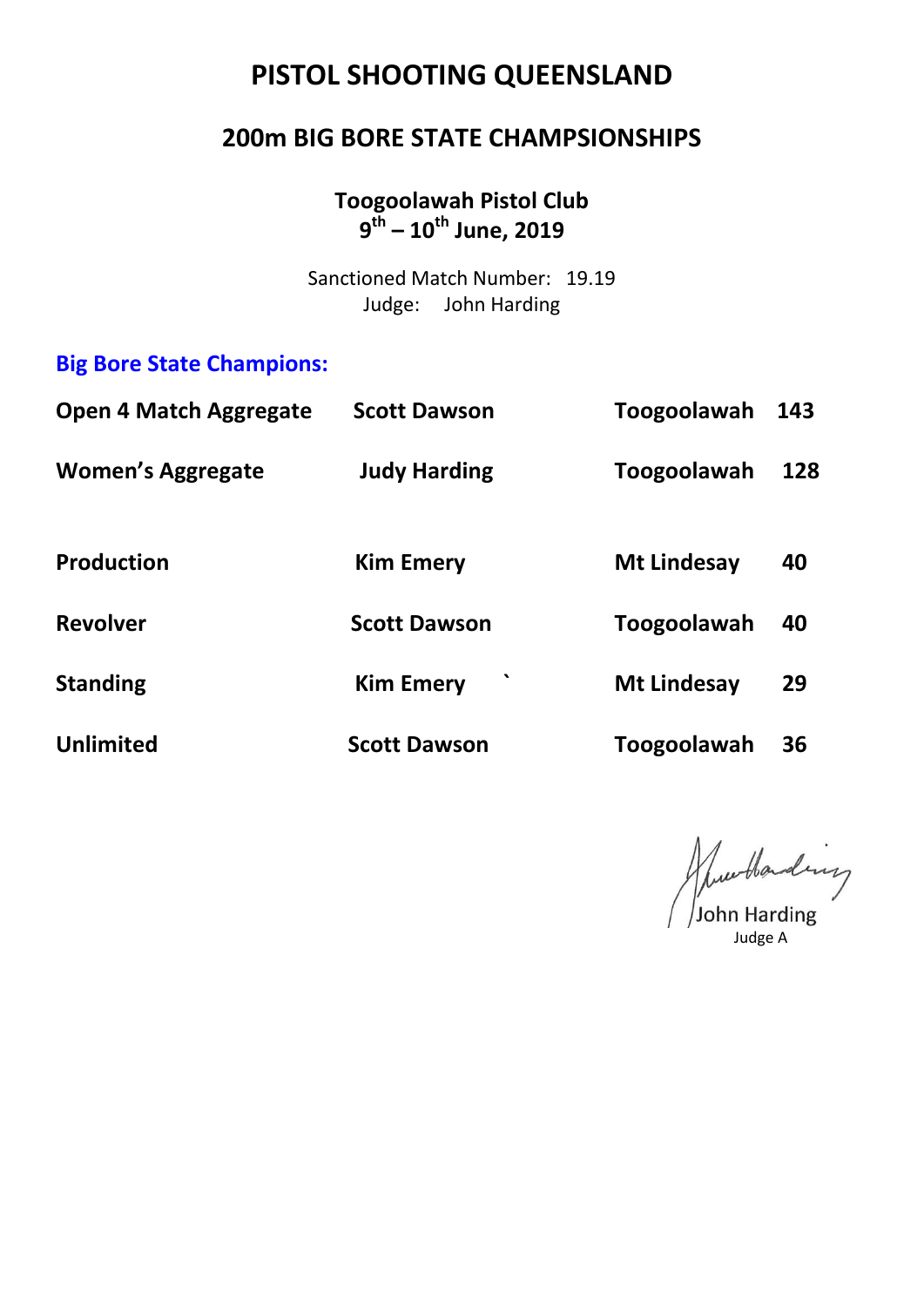## **PISTOL SHOOTING QUEENSLAND**

#### **200m Open Aggregate**

|                  |                         |              | д,<br>oo     | o           |                   |                |                  |
|------------------|-------------------------|--------------|--------------|-------------|-------------------|----------------|------------------|
|                  |                         |              |              |             | <b>Match Date</b> | 11-Jun-19      |                  |
| <b>Aggregate</b> | <b>Top Surname</b>      | <b>Name</b>  | <b>Club</b>  | <b>Prod</b> | <b>Rev</b>        | <b>Stan</b>    | <b>Unlim</b>     |
| 143              | <b>DAWSON</b>           | Scott        | Toogoolawah  | 40          | 40                | 27             | 36               |
| 135              | <b>DAVEY</b>            | Tim          | Manilla      | 39          | 37                | 26             | 33               |
| 134              | <b>ARDEN</b>            | <b>Mick</b>  | Euroa        | 39          | 37                | 24             | 34               |
| 133              | <b>EMERY</b>            | Kim          | Mt Lindesay  | 40          | 31                | 29             | 33               |
| 129              | <b>DAVEY</b>            | Jake         | Manilla      | 39          | 35                | 22             | 33               |
| 128              | <b>HARDING</b>          | Judy         | Toogoolawah  | 40          | 33                | 24             | 31               |
| 128              | <b>ANDERSON</b>         | Tim          | Narrabri     | 38          | 34                | 24             | 32               |
| 125              | <b>ROSSETTO</b>         | Gianni       | Rockhampton  | 39          | 34                | 20             | 32               |
| 123              | <b>DAWSON</b>           | Greg         | Armidale     | 36          | 33                | 25             | 29               |
| 122              | <b>WILLIAMS</b>         | Philip       | Mt Lindesay  | 34          | 34                | 26             | 28               |
| 121              | <b>BLAYDEN</b>          | Richard      | Metro PSQ    | 36          | 38                | 16             | 31               |
| 117              | <b>SAUNDERS</b>         | Diarmid      | Toogoolawah  | 39          | 31                | 19             | 28               |
| 116              | <b>HARDING</b>          | John         | Metro PSQ    | 36          | 27                | 20             | 33               |
| 107              | <b>KENNINGTON Peter</b> |              | Metro PSQ    | 31          | 31                | 18             | 27               |
| 107              | <b>BROWN</b>            | Richard      | Kurrajong    | 34          | 32                | 14             | 27               |
| 104              | <b>JACKES</b>           | Kirsten      | Metro PSQ    | 34          | 30                | 11             | 29               |
| 100              | <b>SHIRLEY</b>          | Adrian       | Toogoolawah  | 32          | 24                | 16             | 28               |
| 97               | <b>BENNETT</b>          | Jeff         | Childers R&P | 29          | 28                | 20             | 20               |
| 92               | <b>LEWIS Jnr</b>        | Steven       | Toogoolawah  | 35          | 29                | 12             | 16               |
| 92               | <b>LEDGER</b>           | <b>Drew</b>  | Metro PSQ    | 30          | 34                | 10             | 18               |
| 90               | <b>ANDERSON</b>         | <b>Terry</b> | Narrabri     | 26          | 31                | 15             | 18               |
| 87               | <b>DAY</b>              | <b>Brian</b> | Toogoolawah  | 29          | 27                | 12             | 19               |
| 84               | <b>GILL</b>             | Barry        | Rockhampton  | 28          | 26                | 11             | 19               |
| 79               | <b>ARCHIBALD</b>        | Carmel       | Armidale     | 26          | 21                | 17             | 15               |
| 79               | <b>STANFIELD</b>        | Frank        | Metro PSQ    | 31          | 11                | 18             | 19               |
| 68               | <b>SCHMIDT</b>          | Judith       | Toogoolawah  | 23          | 25                | $\mathbf 0$    | 20               |
| 67               | <b>TODKILL</b>          | Graham       | Metro PSQ    | 23          | 23                | 21             | $\pmb{0}$        |
| 61               | COOK                    | Barry        | Metro PSQ    | 31          | 23                | $\overline{7}$ | $\mathbf 0$      |
| 58               | <b>CHAPLIN</b>          | lan          | Toogoolawah  | 14          | 27                | 6              | 11               |
| 54               | <b>FURLER</b>           | Wayne        | Toogoolawah  | 17          | 23                | 6              | 8                |
| 52               | <b>RICKETTS</b>         | Robin        | Metro PSQ    | 21          | 22                | $\mathbf 0$    | $\boldsymbol{9}$ |
| 51               | <b>SCUPHAM</b>          | Geoff        | Metro PSQ    | 27          | 24                | $\mathbf 0$    | $\pmb{0}$        |
| 50               | <b>LEWIS</b>            | Steven       | Toogoolawah  | 20          | 11                | 6              | 13               |
| 42               | <b>SMITH</b>            | Alan         | Toogoolawah  | 15          | 10                | 9              | 8                |
| 12               | <b>CLARK</b>            | Michelle     | Metro PSQ    | $\mathbf 0$ | $\overline{0}$    | 12             | $\mathbf 0$      |

#### **200m Women's Aggregate**

|                              |                |             |             |             | <b>Match Date</b> | 11-Jun-19    |             |  |
|------------------------------|----------------|-------------|-------------|-------------|-------------------|--------------|-------------|--|
| <b>Aggregate Top Surname</b> |                | <b>Name</b> | <b>Club</b> | <b>Prod</b> | <b>Rev</b>        | <b>Stand</b> | <b>Unli</b> |  |
| 128                          | <b>HARDING</b> | Judy        | Toogoolawah | 40          | 33                | 24           | 31          |  |
| 104                          | <b>JACKES</b>  | Kirsten     | Metro PSQ   | 34          | 30                | 11           | 29          |  |
| 79                           | ARCHIBALD      | Carmel      | Armidale    | 26          | 21                | 17           | 15          |  |
| 68                           | <b>SCHMIDT</b> | Judith      | Toogoolawah | 23          | 25                | 0            | 20          |  |
| 12                           | <b>CLARK</b>   | Michelle    | Metro PSQ   | 0           | 0                 | 12           | 0           |  |

Nuevolonding Judge A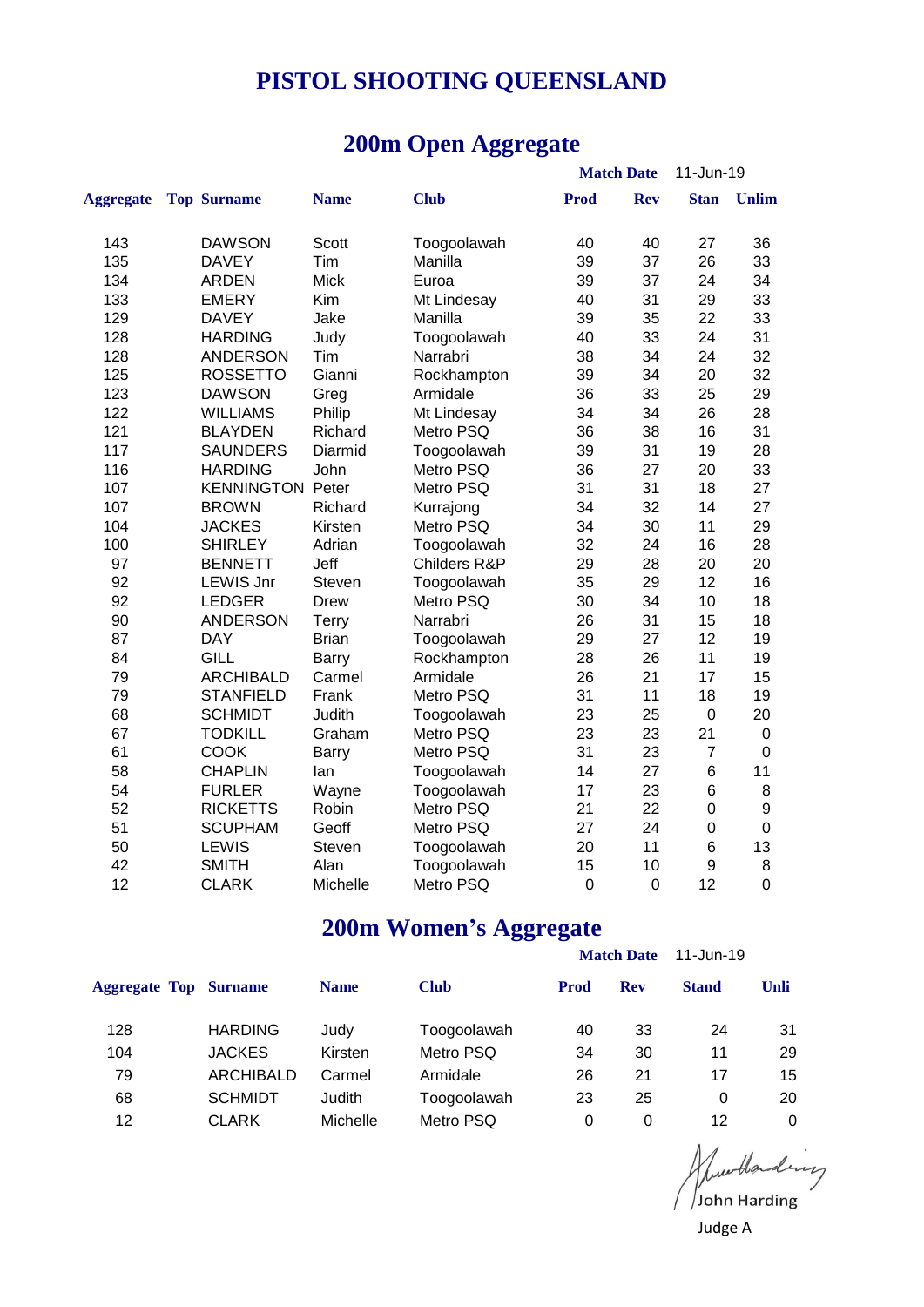#### **200m Production Off Gun**

|              |                    |                             |              |              |              |              | <b>Match Date</b> |                | 11-Jun-19        |                         |
|--------------|--------------------|-----------------------------|--------------|--------------|--------------|--------------|-------------------|----------------|------------------|-------------------------|
| <b>Name</b>  | <b>Surname</b>     | <b>Club</b>                 | <b>Grade</b> | <b>Grade</b> | <b>Total</b> | <b>Top</b>   | <b>Chic Pig</b>   |                |                  | Tur Ram                 |
| Kim          | <b>EMERY</b>       | Mt Lindesay                 | <b>INT</b>   |              | 40           | $\mathbf{1}$ | 10                | 1              | 10               | 10                      |
| Judy         | <b>HARDING</b>     | Toogoolawah                 | <b>INT</b>   |              | 40           | 2            | 10                | 1              | 10               | 10                      |
| Scott        | <b>DAWSON</b>      | Toogoolawah                 | <b>INT</b>   |              | 40           | 3            | 10                | 1              | 10               | 10                      |
| <b>Mick</b>  | <b>ARDEN</b>       | Euroa                       | <b>INT</b>   |              | 39           |              | 9                 | 1              | 10               | 10                      |
| Gianni       | <b>ROSSETTO</b>    | Rockhampton                 | AAA          |              | 39           |              | 9                 | 1              | 10               | 10                      |
| Tim          | <b>DAVEY</b>       | Manilla                     | <b>INT</b>   |              | 39           |              | 10                | 1              | 9                | 10                      |
| Jake         | <b>DAVEY</b>       | Manilla                     | <b>INT</b>   |              | 39           |              | 10                | 1              | 10               | 9                       |
| Diarmid      | <b>SAUNDERS</b>    | Toogoolawah                 | AAA          |              | 39           |              | 10                | 1              | 10               | $\boldsymbol{9}$        |
| Tim          | ANDERSON Narrabri  |                             | <b>INT</b>   |              | 38           |              | 10                | 1              | 10               | 8                       |
| Greg         | <b>DAWSON</b>      | Armidale                    | <b>INT</b>   |              | 36           |              | 9                 | 1              | 8                | 9                       |
| John         | <b>HARDING</b>     | Metro PSQ                   | <b>INT</b>   |              | 36           |              | 10                | 9              | 8                | 9                       |
| Richard      | <b>BLAYDEN</b>     | Metro PSQ                   | <b>INT</b>   |              | 36           |              | 9                 | 1              | 9                | 8                       |
| Steven       | <b>LEWIS Jnr</b>   | Toogoolawah                 | AA           |              | 35           |              | 10                | 9              | 8                | 8                       |
| Richard      | <b>BROWN</b>       | Kurrajong                   | <b>INT</b>   |              | 34           |              | 9                 | 9              | 8                | 8                       |
| Philip       | <b>WILLIAMS</b>    | Mt Lindesay                 | <b>INT</b>   |              | 34           |              | 9                 | 9              | $\boldsymbol{9}$ | $\overline{7}$          |
| Kirsten      | <b>JACKES</b>      | Metro PSQ                   | <b>INT</b>   |              | 34           |              | 10                | 1              | $\overline{7}$   | $\overline{7}$          |
| Adrian       | <b>SHIRLEY</b>     | Toogoolawah                 | AA           |              | 32           |              | 10                | 1              | $\overline{7}$   | 5                       |
| Barry        | <b>COOK</b>        | Metro PSQ                   | AA           |              | 31           |              | 9                 | 1              | 4                | 8                       |
| Peter        |                    | <b>KENNINGTON Metro PSQ</b> | AAA          |              | 31           |              | 10                | 9              | 5                | $\overline{7}$          |
| Frank        | <b>STANFIELD</b>   | Metro PSQ                   | AAA          |              | 31           |              | 10                | 1              | 6                | 5                       |
| Drew         | <b>LEDGER</b>      | Metro PSQ                   | AA           |              | 30           |              | 8                 | 7              | $\overline{7}$   | 8                       |
| Jeff         | <b>BENNETT</b>     | Childers R&P                | AA           |              | 29           |              | 8                 | 9              | 5                | $\overline{7}$          |
| <b>Brian</b> | <b>DAY</b>         | Toogoolawah                 | AAA          |              | 29           |              | 9                 | 8              | 5                | $\overline{7}$          |
| <b>Barry</b> | <b>GILL</b>        | Rockhampton                 | AAA          |              | 28           |              | 9                 | 8              | $\overline{7}$   | $\overline{\mathbf{4}}$ |
| Geoff        | <b>SCUPHAM</b>     | Metro PSQ                   | AA           |              | 27           |              | 8                 | 1              | $\overline{7}$   | $\overline{2}$          |
| Terry        | ANDERSON Narrabri  |                             | AAA          |              | 26           |              | $\overline{7}$    | 8              | 6                | $\mathbf 5$             |
| Carmel       | ARCHIBALD Armidale |                             | AA           |              | 26           |              | 10                | 8              | 3                | 5                       |
| Judith       | <b>SCHMIDT</b>     | Toogoolawah                 | AAA          |              | 23           |              | 6                 | 5              | $\overline{7}$   | 5                       |
| Graham       | <b>TODKILL</b>     | Metro PSQ                   | AA           |              | 23           |              | 5                 | 1              | 3                | 5                       |
| Robin        | <b>RICKETTS</b>    | Metro PSQ                   | AAA          |              | 21           |              | $\overline{7}$    | 8              | $\overline{2}$   | 4                       |
| Steven       | <b>LEWIS</b>       | Toogoolawah                 | A            |              | 20           |              | 6                 | $\overline{7}$ | 5                | $\overline{2}$          |
| Wayne        | <b>FURLER</b>      | Toogoolawah                 | AA           |              | 17           |              | $\overline{7}$    | $\overline{7}$ | 3                | 0                       |
| Alan         | <b>SMITH</b>       | Toogoolawah                 | Α            |              | 15           |              | 6                 | 5              | 1                | 3                       |
| lan          | <b>CHAPLIN</b>     | Toogoolawah                 | AA           |              | 14           |              | 5                 | $\overline{7}$ | $\mathbf{1}$     | $\mathbf{1}$            |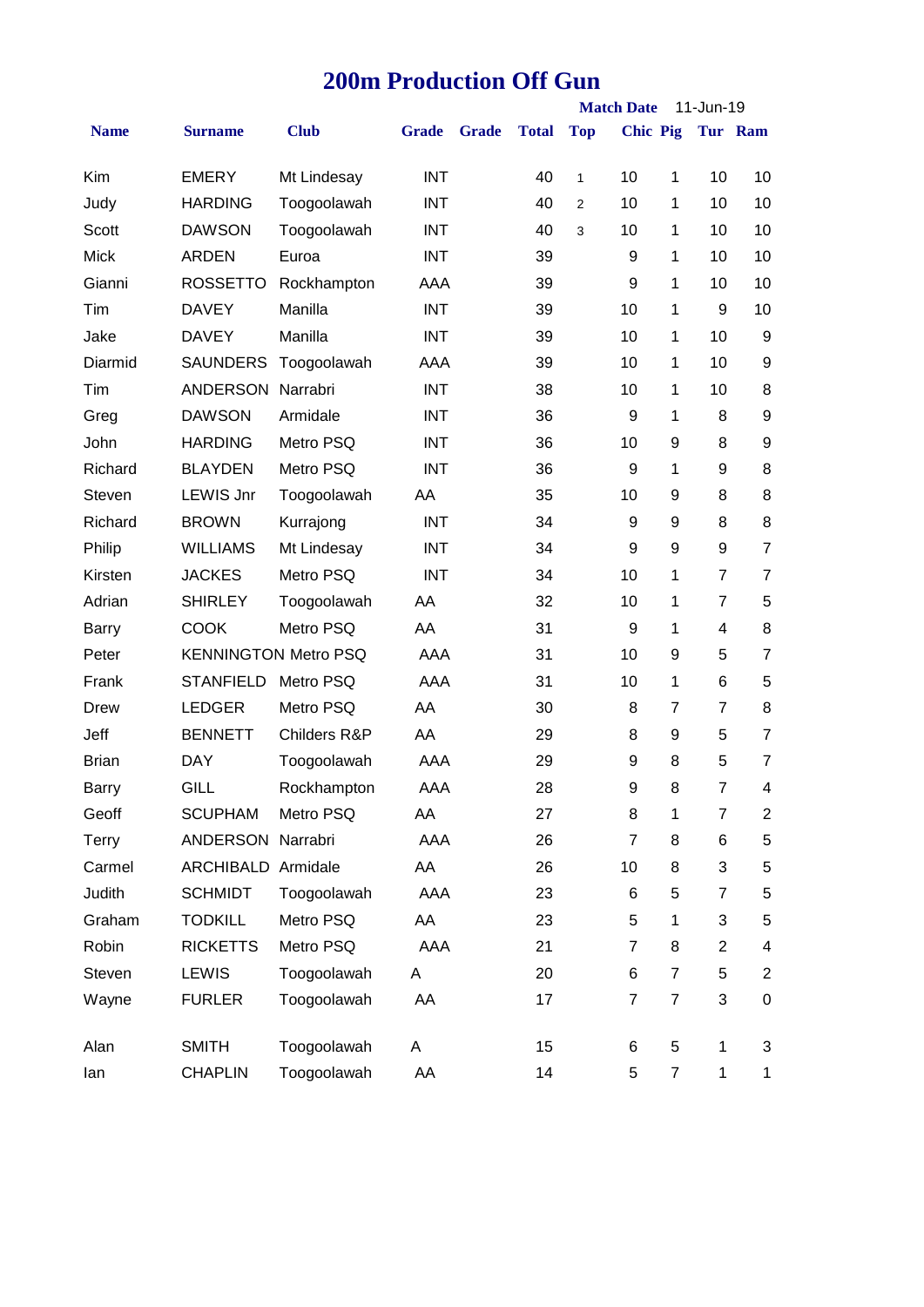#### **200m Revolver Off Gun**

|              |                             |                         |              |              |              |            | <b>Match Date</b> |                | 11-Jun-19      |                          |
|--------------|-----------------------------|-------------------------|--------------|--------------|--------------|------------|-------------------|----------------|----------------|--------------------------|
| <b>Name</b>  | <b>Surname</b>              | <b>Club</b>             | <b>Grade</b> | <b>Grade</b> | <b>Total</b> | <b>Top</b> | <b>Chic Pig</b>   |                |                | Tur Ram                  |
| Scott        | <b>DAWSON</b>               | Toogoolawah             | <b>INT</b>   |              | 40           |            | 10                | 1              | 10             | 10                       |
| Richard      | <b>BLAYDEN</b>              | Metro PSQ               | INT          |              | 38           |            | 10                | 1              | 8              | 10                       |
| <b>Mick</b>  | <b>ARDEN</b>                | Euroa                   | <b>INT</b>   |              | 37           |            | 10                | 1              | 9              | 8                        |
| Tim          | <b>DAVEY</b>                | Manilla                 | AAA          |              | 37           |            | 10                | 1              | 9              | 8                        |
| Jake         | <b>DAVEY</b>                | Manilla                 | AAA          |              | 35           |            | 10                | 9              | $\overline{7}$ | 9                        |
| Philip       | <b>WILLIAMS</b>             | Mt Lindesay             | AAA          |              | 34           |            | 10                | 1              | 7              | $\overline{7}$           |
| Tim          | <b>ANDERSON Narrabri</b>    |                         | <b>INT</b>   |              | 34           |            | 10                | 1              | 8              | 6                        |
| Drew         | <b>LEDGER</b>               | Metro PSQ               | AAA          |              | 34           |            | 10                | 1              | 8              | 6                        |
| Gianni       | <b>ROSSETTO</b>             | Rockhampton             | AA           |              | 34           |            | 10                | 1              | 9              | 5                        |
| Judy         | <b>HARDING</b>              | Toogoolawah             | <b>INT</b>   |              | 33           |            | 10                | 8              | 8              | $\overline{7}$           |
| Greg         | <b>DAWSON</b>               | Armidale                | AAA          |              | 33           |            | 10                | 1              | $\overline{7}$ | $6\phantom{1}6$          |
| Richard      | <b>BROWN</b>                | Kurrajong               | <b>INT</b>   |              | 32           |            | 9                 | 9              | $\overline{7}$ | $\overline{7}$           |
| Terry        | <b>ANDERSON Narrabri</b>    |                         | AAA          |              | 31           |            | 9                 | $\overline{7}$ | 8              | $\overline{7}$           |
| Peter        | <b>KENNINGTON Metro PSQ</b> |                         | AAA          |              | 31           |            | 10                | 8              | $\overline{7}$ | 6                        |
| Diarmid      |                             | SAUNDERS Toogoolawah    | AAA          |              | 31           |            | 10                | 8              | $\overline{7}$ | 6                        |
| Kim          | <b>EMERY</b>                | Mt Lindesay             | <b>INT</b>   |              | 31           |            | 10                | 9              | 8              | $\overline{\mathcal{A}}$ |
| Kirsten      | <b>JACKES</b>               | Metro PSQ               | AAA          |              | 30           |            | 9                 | 7              | $\overline{7}$ | $\overline{7}$           |
| Steven       | <b>LEWIS Jnr</b>            | Toogoolawah             | AAA          |              | 29           |            | 8                 | 8              | 6              | $\overline{7}$           |
| Jeff         | <b>BENNETT</b>              | <b>Childers R&amp;P</b> | AAA          |              | 28           |            | 10                | 8              | 5              | 5                        |
| <b>Brian</b> | <b>DAY</b>                  | Toogoolawah             | AA           |              | 27           |            | 8                 | 6              | 8              | 5                        |
| John         | <b>HARDING</b>              | Metro PSQ               | <b>INT</b>   |              | 27           |            | 9                 | 8              | 5              | 5                        |
| lan          | <b>CHAPLIN</b>              | Toogoolawah             | AA           |              | 27           |            | 10                | 9              | 3              | 5                        |
| Barry        | GILL                        | Rockhampton             | AAA          |              | 26           |            | 9                 | 7              | 6              | 4                        |
| Judith       | <b>SCHMIDT</b>              | Toogoolawah             | AA           |              | 25           |            | 9                 | 5              | 5              | 6                        |
| Geoff        | <b>SCUPHAM</b>              | Metro PSQ               | AA           |              | 24           |            | 9                 | $\overline{7}$ | 3              | 5                        |
| Adrian       | <b>SHIRLEY</b>              | Toogoolawah             | A            |              | 24           |            | 10                | $\overline{7}$ | $\overline{2}$ | $\,$ 5 $\,$              |
| Wayne        | <b>FURLER</b>               | Toogoolawah             | AA           |              | 23           |            | 9                 | 6              | 5              | 3                        |
| Graham       | <b>TODKILL</b>              | Metro PSQ               | Α            |              | 23           |            | 9                 | 7              | 4              | 3                        |
| Barry        | <b>COOK</b>                 | Metro PSQ               | AA           |              | 23           |            | 8                 | 9              | 3              | 3                        |
| Robin        | <b>RICKETTS</b>             | Metro PSQ               | AA           |              | 22           |            | 9                 | 8              | 3              | $\overline{c}$           |
| Carmel       | ARCHIBALD Armidale          |                         | AA           |              | 21           |            | 9                 | 5              | 5              | $\overline{c}$           |
| Steven       | LEWIS                       | Toogoolawah             | Α            |              | 11           |            | 4                 | 3              | 3              | $\mathbf 1$              |
| Frank        | <b>STANFIELD</b>            | Metro PSQ               | AA           |              | 11           |            | 5                 | 6              | 0              | 0                        |
| Alan         | <b>SMITH</b>                | Toogoolawah             | AA           |              | 10           |            | $\overline{2}$    | 6              | 0              | $\overline{c}$           |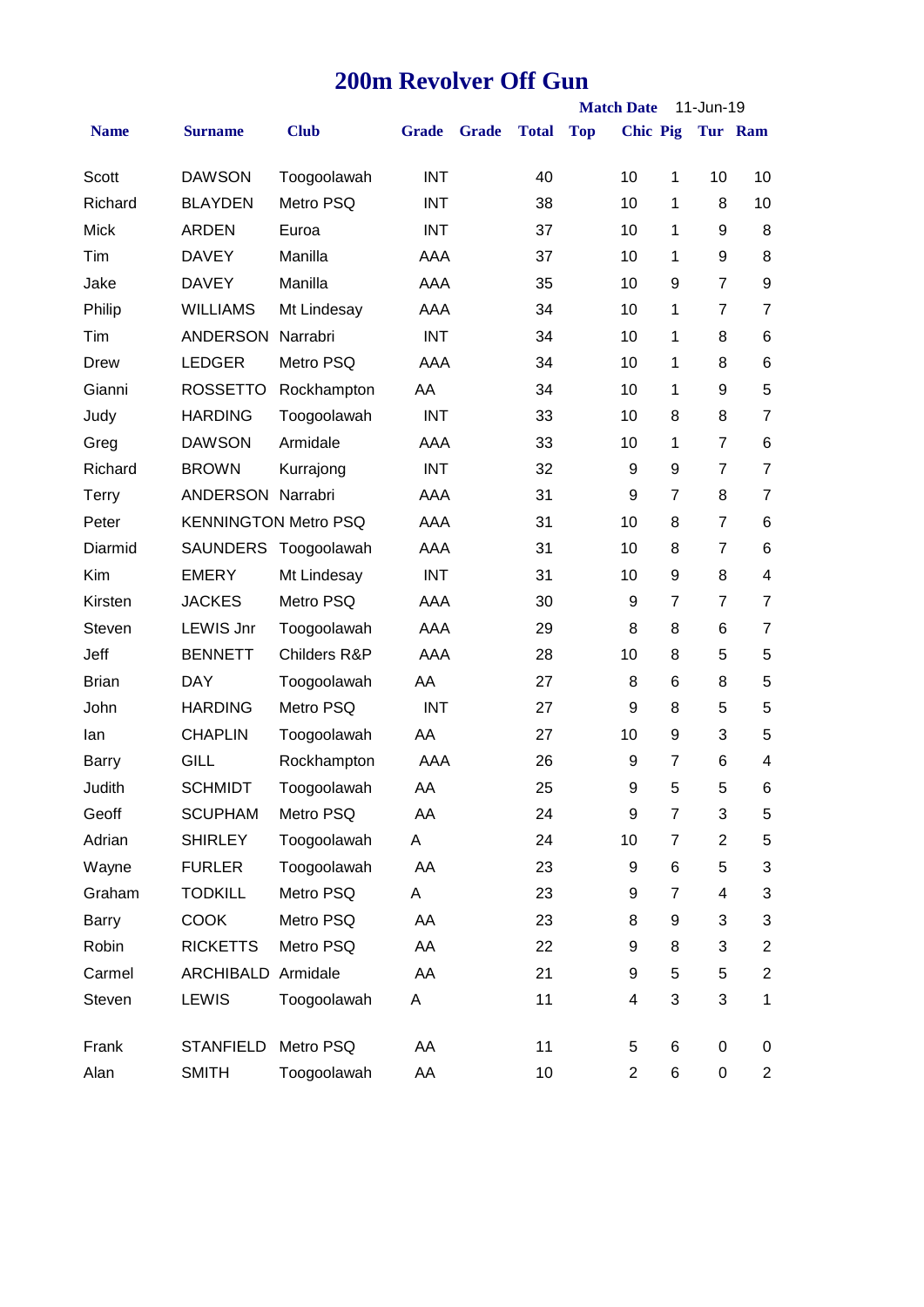# **200m Standing Off Gun**

|              |                             |                      |              |              |              |            | <b>Match Date</b> |                         | 11-Jun-19               |                         |
|--------------|-----------------------------|----------------------|--------------|--------------|--------------|------------|-------------------|-------------------------|-------------------------|-------------------------|
| <b>Name</b>  | <b>Surname</b>              | <b>Club</b>          | <b>Grade</b> | <b>Grade</b> | <b>Total</b> | <b>Top</b> | <b>Chic Pig</b>   |                         |                         | Tur Ram                 |
| Kim          | <b>EMERY</b>                | Mt Lindesay          | <b>INT</b>   |              | 29           |            | 5                 | 9                       | 8                       | $\overline{7}$          |
| Scott        | <b>DAWSON</b>               | Toogoolawah          | <b>INT</b>   |              | 27           |            | 8                 | 8                       | $\overline{7}$          | $\overline{\mathbf{4}}$ |
| Philip       | <b>WILLIAMS</b>             | Mt Lindesay          | AAA          |              | 26           |            | 8                 | 8                       | $\overline{2}$          | 8                       |
| Tim          | <b>DAVEY</b>                | Manilla              | AAA          |              | 26           |            | 9                 | $\overline{7}$          | 5                       | 5                       |
| Greg         | <b>DAWSON</b>               | Armidale             | AAA          |              | 25           |            | 9                 | 4                       | 6                       | 6                       |
| Tim          | <b>ANDERSON</b>             | Narrabri             | <b>INT</b>   |              | 24           |            | 9                 | 5                       | $\overline{\mathbf{4}}$ | $\,6$                   |
| Judy         | <b>HARDING</b>              | Toogoolawah          | <b>INT</b>   |              | 24           |            | 8                 | 8                       | $\overline{2}$          | $\,6$                   |
| <b>Mick</b>  | <b>ARDEN</b>                | Euroa                | <b>INT</b>   |              | 24           |            | 10                | 6                       | 3                       | 5                       |
| Jake         | <b>DAVEY</b>                | Manilla              | AAA          |              | 22           |            | $\overline{7}$    | 9                       | 4                       | $\overline{2}$          |
| Graham       | <b>TODKILL</b>              | Metro PSQ            | AA           |              | 21           |            | 6                 | 1                       | 3                       | $\mathbf 2$             |
| Jeff         | <b>BENNETT</b>              | Childers R&P         | AA           |              | 20           |            | 6                 | 5                       | 5                       | $\overline{\mathbf{4}}$ |
| John         | <b>HARDING</b>              | Metro PSQ            | <b>INT</b>   |              | 20           |            | 5                 | $\overline{7}$          | 4                       | $\overline{\mathbf{4}}$ |
| Gianni       | <b>ROSSETTO</b>             | Rockhampton          | AA           |              | 20           |            | 6                 | 7                       | 4                       | 3                       |
| Diarmid      |                             | SAUNDERS Toogoolawah | AAA          |              | 19           |            | $\overline{7}$    | 5                       | 3                       | $\overline{\mathbf{4}}$ |
| Peter        | <b>KENNINGTON Metro PSQ</b> |                      | AAA          |              | 18           |            | $\overline{7}$    | $6\phantom{1}6$         | $\overline{2}$          | 3                       |
| Frank        | STANFIELD Metro PSQ         |                      | AAA          |              | 18           |            | 6                 | 7                       | 3                       | $\overline{2}$          |
| Carmel       | <b>ARCHIBALD Armidale</b>   |                      | AA           |              | 17           |            | $\overline{7}$    | 4                       | $\overline{2}$          | $\overline{\mathbf{4}}$ |
| Adrian       | <b>SHIRLEY</b>              | Toogoolawah          | A            |              | 16           |            | 5                 | 7                       | 1                       | 3                       |
| Richard      | <b>BLAYDEN</b>              | Metro PSQ            | <b>INT</b>   |              | 16           |            | 9                 | 3                       | $\overline{2}$          | $\overline{2}$          |
| Terry        | <b>ANDERSON Narrabri</b>    |                      | AAA          |              | 15           |            | $\overline{7}$    | 4                       | 3                       | $\mathbf{1}$            |
| Richard      | <b>BROWN</b>                | Kurrajong            | AA           |              | 14           |            | 4                 | 4                       | 4                       | $\mathbf 2$             |
| <b>Brian</b> | <b>DAY</b>                  | Toogoolawah          | A            |              | 12           |            | 3                 | 4                       | 3                       | $\overline{2}$          |
| Michelle     | <b>CLARK</b>                | Metro PSQ            | Α            |              | 12           |            | $\overline{2}$    | 7                       | $\overline{2}$          | 1                       |
| Steven       | <b>LEWIS Jnr</b>            | Toogoolawah          | AA           |              | 12           |            | 5                 | 6                       | 0                       | 1                       |
| Kirsten      | <b>JACKES</b>               | Metro PSQ            | Α            |              | 11           |            | 3                 | 6                       | $\pmb{0}$               | $\overline{2}$          |
| <b>Barry</b> | <b>GILL</b>                 | Rockhampton          | AA           |              | 11           |            | 5                 | 4                       | 1                       | 1                       |
| Drew         | <b>LEDGER</b>               | Metro PSQ            | Α            |              | 10           |            | 3                 | 5                       | 0                       | $\overline{2}$          |
| Alan         | <b>SMITH</b>                | Toogoolawah          | Α            |              | 9            |            | $\overline{2}$    | $\overline{2}$          | 3                       | $\overline{c}$          |
| Barry        | <b>COOK</b>                 | Metro PSQ            | AA           |              | 7            |            | 3                 | 4                       | $\boldsymbol{0}$        | $\pmb{0}$               |
| Steven       | LEWIS                       | Toogoolawah          | Α            |              | 6            |            | $\overline{2}$    | $\mathbf 1$             | $\mathbf 1$             | $\overline{c}$          |
| lan          | <b>CHAPLIN</b>              | Toogoolawah          | Α            |              | 6            |            | $\overline{2}$    | $\overline{\mathbf{c}}$ | 1                       | 1                       |
| Wayne        | <b>FURLER</b>               | Toogoolawah          | Α            |              | 6            |            | $\mathbf 1$       | 3                       | $\overline{2}$          | 0                       |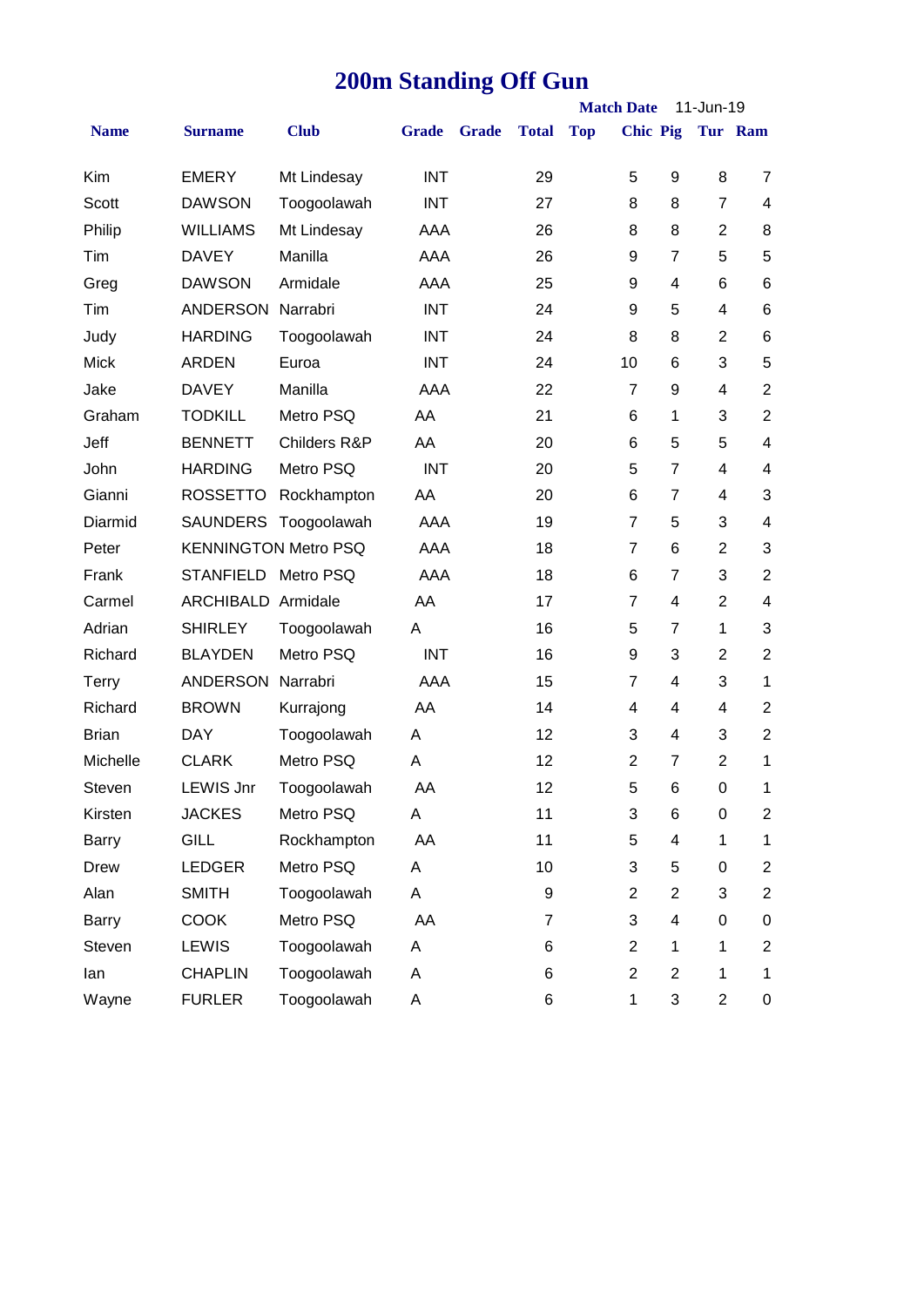## **200m Unlimited Off Gun**

|              |                          |                             |              |              |              |            | <b>Match Date</b>       |                | 11-Jun-19      |                         |
|--------------|--------------------------|-----------------------------|--------------|--------------|--------------|------------|-------------------------|----------------|----------------|-------------------------|
| <b>Name</b>  | <b>Surname</b>           | <b>Club</b>                 | <b>Grade</b> | <b>Grade</b> | <b>Total</b> | <b>Top</b> | <b>Chic Pig</b>         |                |                | Tur Ram                 |
| Scott        | <b>DAWSON</b>            | Toogoolawah                 | <b>INT</b>   |              | 36           |            | 10                      | 1              | 10             | 6                       |
| <b>Mick</b>  | ARDEN                    | Euroa                       | <b>INT</b>   |              | 34           |            | 10                      | 1              | 8              | 6                       |
| Tim          | <b>DAVEY</b>             | Manilla                     | AAA          |              | 33           |            | 10                      | 1              | 3              | 10                      |
| Kim          | <b>EMERY</b>             | Mt Lindesay                 | <b>INT</b>   |              | 33           |            | 10                      | 1              | 5              | 8                       |
| Jake         | <b>DAVEY</b>             | Manilla                     | AA           |              | 33           |            | 10                      | 9              | $\overline{7}$ | $\overline{7}$          |
| John         | <b>HARDING</b>           | Metro PSQ                   | AAA          |              | 33           |            | 10                      | 9              | 8              | $\,6$                   |
| Gianni       | <b>ROSSETTO</b>          | Rockhampton                 | AA           |              | 32           |            | 9                       | 1              | 6              | $\overline{7}$          |
| Tim          | ANDERSON Narrabri        |                             | AAA          |              | 32           |            | 10                      | 1              | $\overline{7}$ | 5                       |
| Judy         | <b>HARDING</b>           | Toogoolawah                 | AAA          |              | 31           |            | 10                      | 1              | 4              | $\overline{7}$          |
| Richard      | <b>BLAYDEN</b>           | Metro PSQ                   | <b>INT</b>   |              | 31           |            | 8                       | 9              | 8              | 6                       |
| Kirsten      | <b>JACKES</b>            | Metro PSQ                   | AAA          |              | 29           |            | 8                       | 9              | 6              | 6                       |
| Greg         | <b>DAWSON</b>            | Armidale                    | AA           |              | 29           |            | 10                      | 9              | 5              | 5                       |
| Diarmid      | <b>SAUNDERS</b>          | Toogoolawah                 | AA           |              | 28           |            | 8                       | 8              | 7              | 5                       |
| Adrian       | <b>SHIRLEY</b>           | Toogoolawah                 | A            |              | 28           |            | 9                       | $\mathbf{1}$   | 5              | $\overline{\mathbf{4}}$ |
| Philip       | <b>WILLIAMS</b>          | Mt Lindesay                 | AAA          |              | 28           |            | 9                       | 9              | $\overline{7}$ | 3                       |
| Peter        |                          | <b>KENNINGTON Metro PSQ</b> | AA           |              | 27           |            | 8                       | 7              | 5              | $\overline{7}$          |
| Richard      | <b>BROWN</b>             | Kurrajong                   | AA           |              | 27           |            | 9                       | 8              | 5              | 5                       |
| Jeff         | <b>BENNETT</b>           | Childers R&P                | B            |              | 20           |            | $\overline{7}$          | 7              | 3              | 3                       |
| Judith       | <b>SCHMIDT</b>           | Toogoolawah                 | AA           |              | 20           |            | $\overline{7}$          | 8              | 4              | 1                       |
| <b>Barry</b> | GILL                     | Rockhampton                 | AA           |              | 19           |            | 4                       | 9              | $\overline{2}$ | $\overline{\mathbf{4}}$ |
| <b>Brian</b> | <b>DAY</b>               | Toogoolawah                 | A            |              | 19           |            | 4                       | $\overline{7}$ | 5              | 3                       |
| Frank        | <b>STANFIELD</b>         | Metro PSQ                   | AA           |              | 19           |            | 9                       | 5              | $\overline{2}$ | 3                       |
| Terry        | <b>ANDERSON Narrabri</b> |                             | AA           |              | 18           |            | 5                       | 6              | 4              | 3                       |
| Drew         | <b>LEDGER</b>            | Metro PSQ                   | AA           |              | 18           |            | 10                      | 4              | 3              | 1                       |
| Steven       | <b>LEWIS Jnr</b>         | Toogoolawah                 | A            |              | 16           |            | 5                       | 6              | 4              | 1                       |
| Carmel       | <b>ARCHIBALD</b>         | Armidale                    | B            |              | 15           |            | 6                       | 4              | 3              | $\overline{2}$          |
| Steven       | <b>LEWIS</b>             | Toogoolawah                 | Β            |              | 13           |            | $\overline{\mathbf{4}}$ | 5              | 1              | 3                       |
| lan          | <b>CHAPLIN</b>           | Toogoolawah                 | Α            |              | 11           |            | 6                       | 4              | 1              | $\pmb{0}$               |
| Robin        | <b>RICKETTS</b>          | Metro PSQ                   | Α            |              | 9            |            | 3                       | 4              | 1              | 1                       |
| Wayne        | <b>FURLER</b>            | Toogoolawah                 | В            |              | 8            |            | 3                       | 3              | $\pmb{0}$      | $\overline{c}$          |
| Alan         | <b>SMITH</b>             | Toogoolawah                 | В            |              | 8            |            | 4                       | $\overline{c}$ | 1              | 1                       |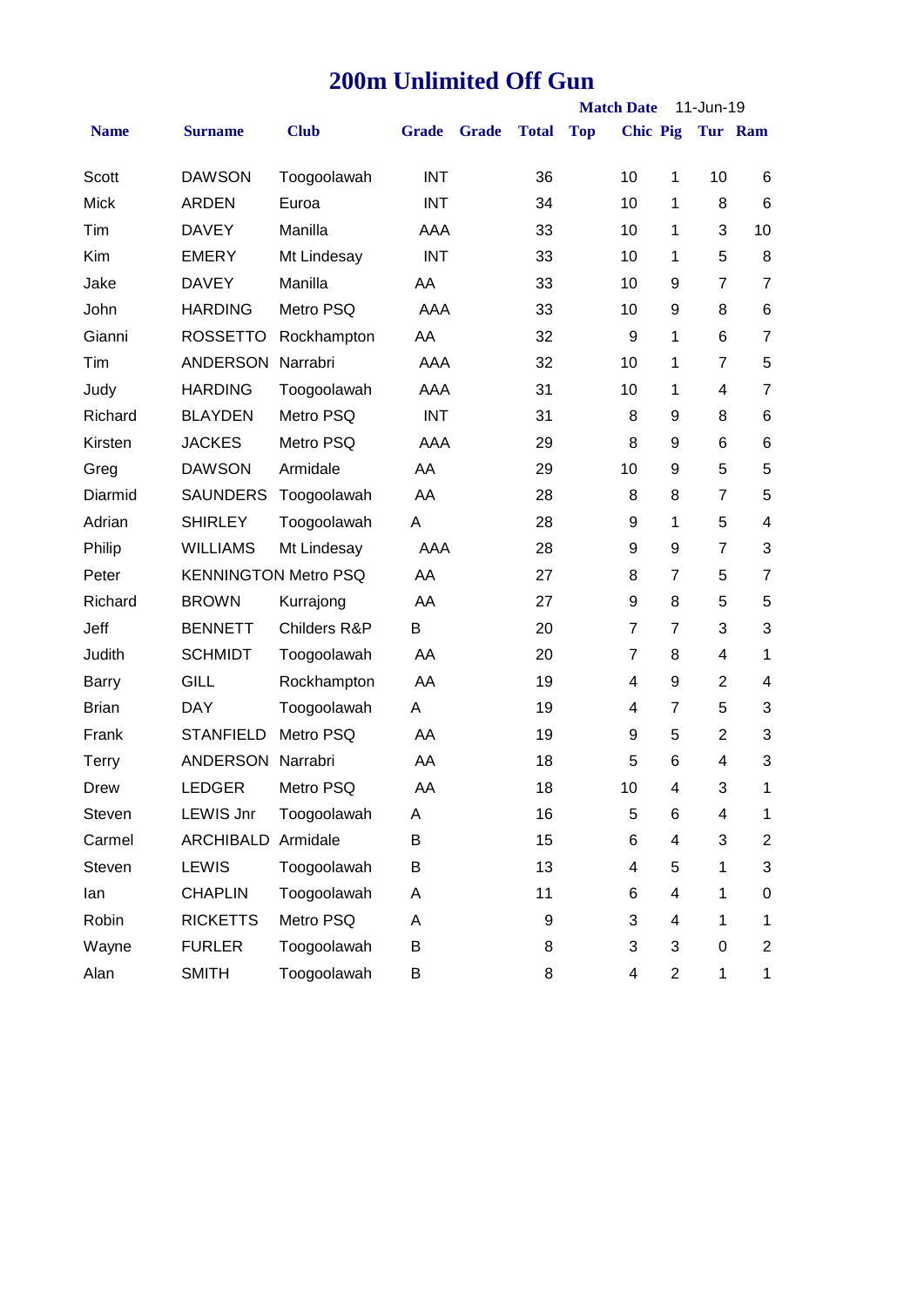## **200m Production**

|              |            |                             |              | ZUVIII 1 TUUULIVII |                    |                            | <b>Match Date</b><br>11-Jun-19 |                |                |                 |  |  |
|--------------|------------|-----------------------------|--------------|--------------------|--------------------|----------------------------|--------------------------------|----------------|----------------|-----------------|--|--|
|              |            |                             |              |                    |                    |                            |                                |                |                |                 |  |  |
| <b>Name</b>  |            | <b>Surname</b>              | <b>Club</b>  | <b>Break</b>       | <b>Grade Total</b> | <b>Shoot</b><br><b>Off</b> | <b>Chick</b>                   | Pig            |                | <b>Turk Ram</b> |  |  |
|              |            |                             |              |                    |                    |                            |                                |                |                |                 |  |  |
| <b>Grade</b> | <b>INT</b> |                             |              |                    |                    |                            |                                |                |                |                 |  |  |
| Kim          |            | <b>EMERY</b>                | Mt Lindesay  |                    | 40                 | 1                          | 10                             | 10             | 10             | 10              |  |  |
| Judy         |            | <b>HARDING</b>              | Toogoolawah  |                    | 40                 | $\overline{2}$             | 10                             | 10             | 10             | 10              |  |  |
| <b>Scott</b> |            | <b>DAWSON</b>               | Toogoolawah  |                    | 40                 | 3                          | 10                             | 10             | 10             | 10              |  |  |
| <b>Mick</b>  |            | <b>ARDEN</b>                | Euroa        |                    | 39                 |                            | 9                              | 10             | 10             | 10              |  |  |
| Tim          |            | <b>DAVEY</b>                | Manilla      |                    | 39                 |                            | 10                             | 10             | 9              | 10              |  |  |
| Jake         |            | <b>DAVEY</b>                | Manilla      |                    | 39                 |                            | 10                             | 10             | 10             | 9               |  |  |
| Tim          |            | <b>ANDERSON</b>             | Narrabri     |                    | 38                 |                            | 10                             | 10             | 10             | 8               |  |  |
| Greg         |            | <b>DAWSON</b>               | Armidale     |                    | 36                 |                            | 9                              | 10             | 8              | 9               |  |  |
| John         |            | <b>HARDING</b>              | Metro PSQ    |                    | 36                 |                            | 10                             | 9              | 8              | 9               |  |  |
| Richard      |            | <b>BLAYDEN</b>              | Metro PSQ    |                    | 36                 |                            | 9                              | 10             | 9              | 8               |  |  |
| Richard      |            | <b>BROWN</b>                | Kurrajong    |                    | 34                 |                            | 9                              | 9              | 8              | 8               |  |  |
| Philip       |            | <b>WILLIAMS</b>             | Mt Lindesay  |                    | 34                 |                            | 9                              | 9              | 9              | $\overline{7}$  |  |  |
| Kirsten      |            | <b>JACKES</b>               | Metro PSQ    |                    | 34                 |                            | 10                             | 10             | $\overline{7}$ | $\overline{7}$  |  |  |
| <b>Grade</b> | AAA        |                             |              |                    |                    |                            |                                |                |                |                 |  |  |
| Gianni       |            | <b>ROSSETTO</b>             | Rockhampton  |                    | 39                 |                            | 9                              | 10             | 10             | 10              |  |  |
| Diarmid      |            | <b>SAUNDERS</b>             | Toogoolawah  |                    | 39                 |                            | 10                             | 10             | 10             | 9               |  |  |
| Peter        |            | <b>KENNINGTON Metro PSQ</b> |              |                    | 31                 |                            | 10                             | 9              | 5              | 7               |  |  |
| Frank        |            | <b>STANFIELD</b>            | Metro PSQ    |                    | 31                 |                            | 10                             | 10             | 6              | 5               |  |  |
| <b>Brian</b> |            | <b>DAY</b>                  | Toogoolawah  |                    | 29                 |                            | 9                              | 8              | 5              | $\overline{7}$  |  |  |
| Barry        |            | <b>GILL</b>                 | Rockhampton  |                    | 28                 |                            | 9                              | 8              | $\overline{7}$ | 4               |  |  |
| <b>Terry</b> |            | <b>ANDERSON</b>             | Narrabri     |                    | 26                 |                            | $\overline{7}$                 | 8              | 6              | 5               |  |  |
| Judith       |            | <b>SCHMIDT</b>              | Toogoolawah  |                    | 23                 |                            | 6                              | 5              | $\overline{7}$ | 5               |  |  |
| Robin        |            | <b>RICKETTS</b>             | Metro PSQ    |                    | 21                 |                            | $\overline{7}$                 | 8              | $\overline{2}$ | 4               |  |  |
| <b>Grade</b> | AA         |                             |              |                    |                    |                            |                                |                |                |                 |  |  |
| Steven       |            | <b>LEWIS Jnr</b>            | Toogoolawah  |                    | 35                 |                            | 10                             | 9              | 8              | 8               |  |  |
| Adrian       |            | <b>SHIRLEY</b>              | Toogoolawah  |                    | 32                 |                            | 10                             | 10             | $\overline{7}$ | 5               |  |  |
| Barry        |            | <b>COOK</b>                 | Metro PSQ    |                    | 31                 |                            | 9                              | 10             | $\overline{4}$ | 8               |  |  |
| Drew         |            | <b>LEDGER</b>               | Metro PSQ    |                    | 30                 |                            | 8                              | $\overline{7}$ | $\overline{7}$ | 8               |  |  |
| Jeff         |            | <b>BENNETT</b>              | Childers R&P |                    | 29                 |                            | 8                              | 9              | 5              | 7               |  |  |
| Geoff        |            | <b>SCUPHAM</b>              | Metro PSQ    |                    | 27                 |                            | 8                              | 10             | $\overline{7}$ | $\overline{c}$  |  |  |
| Carmel       |            | <b>ARCHIBALD</b>            | Armidale     |                    | 26                 |                            | 10                             | 8              | 3              | 5               |  |  |
| Graham       |            | <b>TODKILL</b>              | Metro PSQ    |                    | 23                 |                            | 5                              | 10             | 3              | 5               |  |  |
| Wayne        |            | <b>FURLER</b>               | Toogoolawah  |                    | 17                 |                            | $\overline{7}$                 | $\overline{7}$ | 3              | 0               |  |  |
| lan          |            | <b>CHAPLIN</b>              | Toogoolawah  |                    | 14                 |                            | 5                              | $\overline{7}$ | $\mathbf{1}$   | 1               |  |  |
|              |            |                             |              |                    |                    |                            |                                |                |                |                 |  |  |
| <b>Grade</b> | A          |                             |              |                    |                    |                            |                                |                |                |                 |  |  |
| Steven       |            | <b>LEWIS</b>                | Toogoolawah  |                    | 20                 |                            | 6                              | 7              | $\,$ 5 $\,$    | $\overline{c}$  |  |  |
| Alan         |            | <b>SMITH</b>                | Toogoolawah  |                    | 15                 |                            | 6                              | 5              | $\mathbf{1}$   | 3               |  |  |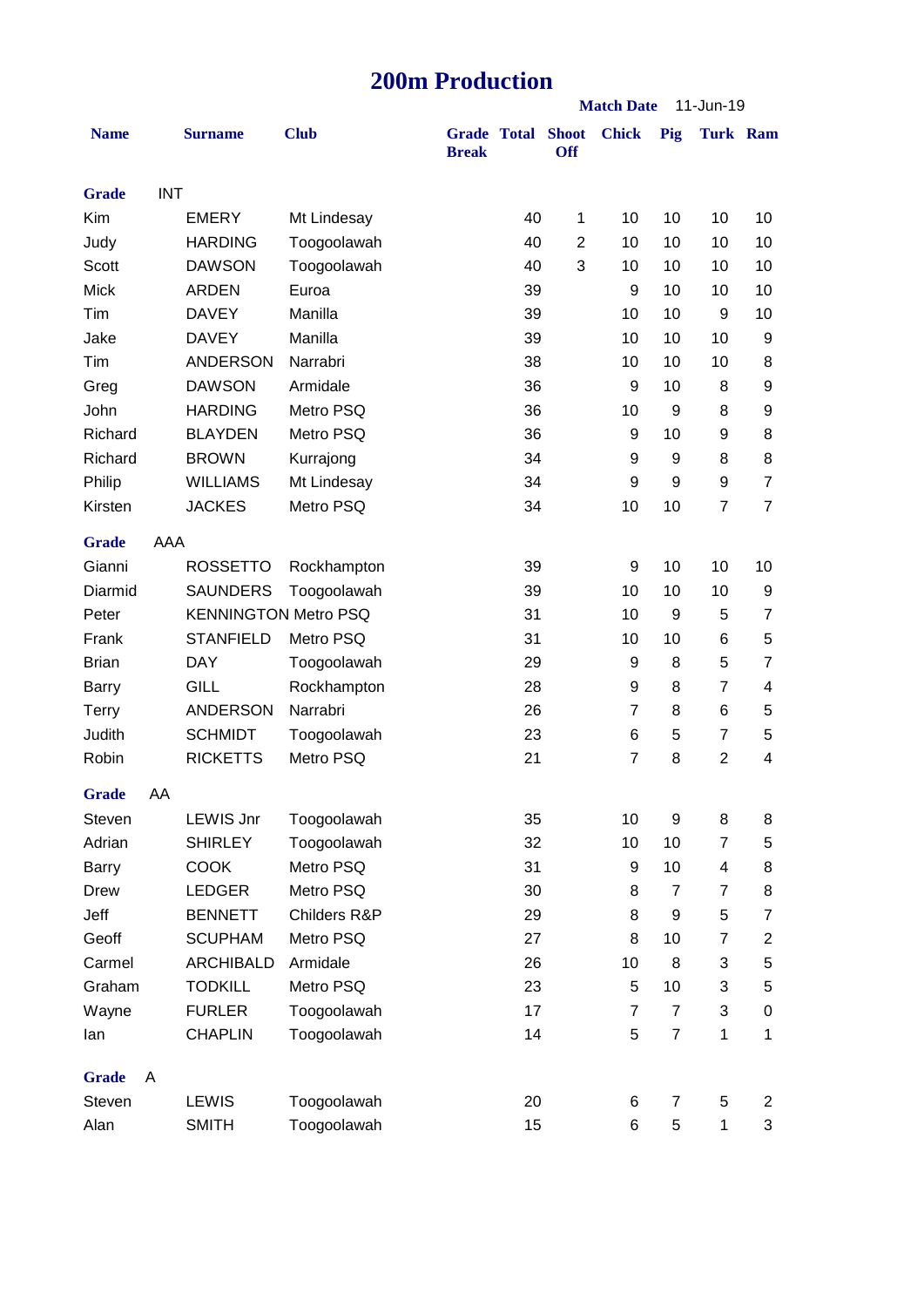## **200m Revolver**

|              |            |                  |                             |              |                    |                            | <b>Match Date</b><br>11-Jun-19 |                |                 |                         |
|--------------|------------|------------------|-----------------------------|--------------|--------------------|----------------------------|--------------------------------|----------------|-----------------|-------------------------|
| <b>Name</b>  |            | <b>Surname</b>   | <b>Club</b>                 | <b>Break</b> | <b>Grade Total</b> | <b>Shoot</b><br><b>Off</b> | <b>Chick</b>                   | Pig            | <b>Turk Ram</b> |                         |
| <b>Grade</b> | <b>INT</b> |                  |                             |              |                    |                            |                                |                |                 |                         |
| Scott        |            | <b>DAWSON</b>    | Toogoolawah                 |              | 40                 |                            | 10                             | 10             | 10              | 10                      |
| Richard      |            | <b>BLAYDEN</b>   | Metro PSQ                   |              | 38                 |                            | 10                             | 10             | 8               | 10                      |
| <b>Mick</b>  |            | <b>ARDEN</b>     | Euroa                       |              | 37                 |                            | 10                             | 10             | 9               | 8                       |
| Tim          |            | <b>ANDERSON</b>  | Narrabri                    |              | 34                 |                            | 10                             | 10             | 8               | 6                       |
| Judy         |            | <b>HARDING</b>   | Toogoolawah                 |              | 33                 |                            | 10                             | 8              | 8               | $\overline{7}$          |
| Richard      |            | <b>BROWN</b>     | Kurrajong                   |              | 32                 |                            | 9                              | 9              | $\overline{7}$  | $\overline{7}$          |
| Kim          |            | <b>EMERY</b>     | Mt Lindesay                 |              | 31                 |                            | 10                             | 9              | 8               | 4                       |
| John         |            | <b>HARDING</b>   | Metro PSQ                   |              | 27                 |                            | 9                              | 8              | 5               | 5                       |
| <b>Grade</b> | AAA        |                  |                             |              |                    |                            |                                |                |                 |                         |
| Tim          |            | <b>DAVEY</b>     | Manilla                     |              | 37                 |                            | 10                             | 10             | 9               | 8                       |
| Jake         |            | <b>DAVEY</b>     | Manilla                     |              | 35                 |                            | 10                             | 9              | $\overline{7}$  | 9                       |
| Philip       |            | <b>WILLIAMS</b>  | Mt Lindesay                 |              | 34                 |                            | 10                             | 10             | $\overline{7}$  | 7                       |
| Drew         |            | <b>LEDGER</b>    | Metro PSQ                   |              | 34                 |                            | 10                             | 10             | 8               | 6                       |
| Greg         |            | <b>DAWSON</b>    | Armidale                    |              | 33                 |                            | 10                             | 10             | $\overline{7}$  | 6                       |
| <b>Terry</b> |            | <b>ANDERSON</b>  | Narrabri                    |              | 31                 |                            | 9                              | $\overline{7}$ | 8               | $\overline{7}$          |
| Peter        |            |                  | <b>KENNINGTON Metro PSQ</b> |              | 31                 |                            | 10                             | 8              | $\overline{7}$  | 6                       |
| Diarmid      |            | <b>SAUNDERS</b>  | Toogoolawah                 |              | 31                 |                            | 10                             | 8              | $\overline{7}$  | 6                       |
| Kirsten      |            | <b>JACKES</b>    | Metro PSQ                   |              | 30                 |                            | 9                              | $\overline{7}$ | $\overline{7}$  | $\overline{7}$          |
| Steven       |            | <b>LEWIS Jnr</b> | Toogoolawah                 |              | 29                 |                            | 8                              | 8              | 6               | 7                       |
| Jeff         |            | <b>BENNETT</b>   | Childers R&P                |              | 28                 |                            | 10                             | 8              | 5               | 5                       |
| <b>Barry</b> |            | <b>GILL</b>      | Rockhampton                 |              | 26                 |                            | 9                              | $\overline{7}$ | 6               | $\overline{\mathbf{4}}$ |
| <b>Grade</b> | AA         |                  |                             |              |                    |                            |                                |                |                 |                         |
| Gianni       |            | <b>ROSSETTO</b>  | Rockhampton                 |              | 34                 |                            | 10                             | 10             | 9               | 5                       |
| Brian        |            | <b>DAY</b>       | Toogoolawah                 |              | 27                 |                            | 8                              | 6              | 8               | 5                       |
| lan          |            | <b>CHAPLIN</b>   | Toogoolawah                 |              | 27                 |                            | 10                             | 9              | 3               | 5                       |
| Judith       |            | <b>SCHMIDT</b>   | Toogoolawah                 |              | 25                 |                            | 9                              | 5              | 5               | 6                       |
| Geoff        |            | <b>SCUPHAM</b>   | Metro PSQ                   |              | 24                 |                            | 9                              | 7              | 3               | 5                       |
| Wayne        |            | <b>FURLER</b>    | Toogoolawah                 |              | 23                 |                            | 9                              | 6              | 5               | 3                       |
| <b>Barry</b> |            | <b>COOK</b>      | Metro PSQ                   |              | 23                 |                            | 8                              | 9              | 3               | 3                       |
| Robin        |            | <b>RICKETTS</b>  | Metro PSQ                   |              | 22                 |                            | 9                              | 8              | 3               | $\boldsymbol{2}$        |
| Carmel       |            | <b>ARCHIBALD</b> | Armidale                    |              | 21                 |                            | 9                              | 5              | 5               | $\overline{2}$          |
| Frank        |            | <b>STANFIELD</b> | Metro PSQ                   |              | 11                 |                            | 5                              | 6              | 0               | 0                       |
| Alan         |            | <b>SMITH</b>     | Toogoolawah                 |              | 10                 |                            | $\overline{2}$                 | 6              | 0               | $\overline{2}$          |
| <b>Grade</b> | A          |                  |                             |              |                    |                            |                                |                |                 |                         |
| Adrian       |            | <b>SHIRLEY</b>   | Toogoolawah                 |              | 24                 |                            | 10                             | 7              | $\overline{c}$  | 5                       |
| Graham       |            | <b>TODKILL</b>   | Metro PSQ                   |              | 23                 |                            | 9                              | $\overline{7}$ | 4               | 3                       |
| Steven       |            | <b>LEWIS</b>     | Toogoolawah                 |              | 11                 |                            | 4                              | 3              | 3               | $\mathbf{1}$            |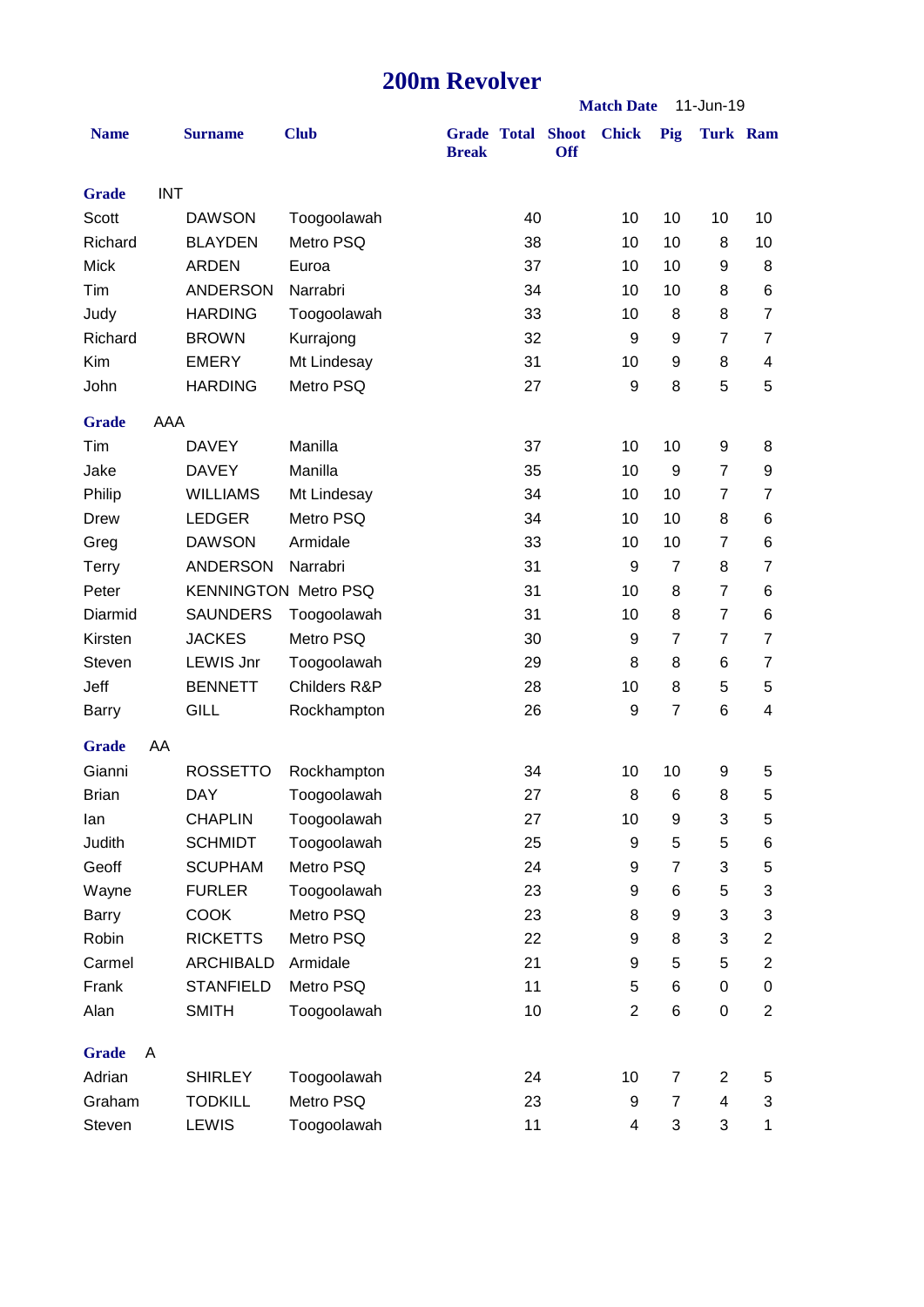# **200m Standing**

|              |            |                             |              |                                          |                |            |                | <b>Match Date</b><br>11-Jun-19 |                  |                         |
|--------------|------------|-----------------------------|--------------|------------------------------------------|----------------|------------|----------------|--------------------------------|------------------|-------------------------|
| <b>Name</b>  |            | <b>Surname</b>              | <b>Club</b>  | <b>Grade Total Shoot</b><br><b>Break</b> |                | <b>Off</b> | <b>Chick</b>   | Pig                            | <b>Turk Ram</b>  |                         |
| <b>Grade</b> | <b>INT</b> |                             |              |                                          |                |            |                |                                |                  |                         |
| Kim          |            | <b>EMERY</b>                | Mt Lindesay  |                                          | 29             |            | 5              | 9                              | 8                | 7                       |
| Scott        |            | <b>DAWSON</b>               | Toogoolawah  |                                          | 27             |            | 8              | 8                              | $\overline{7}$   | 4                       |
| Tim          |            | <b>ANDERSON</b>             | Narrabri     |                                          | 24             |            | 9              | 5                              | 4                | 6                       |
| Judy         |            | <b>HARDING</b>              | Toogoolawah  |                                          | 24             |            | 8              | 8                              | $\overline{2}$   | 6                       |
| <b>Mick</b>  |            | <b>ARDEN</b>                | Euroa        |                                          | 24             |            | 10             | 6                              | 3                | 5                       |
| John         |            | <b>HARDING</b>              | Metro PSQ    |                                          | 20             |            | 5              | $\overline{7}$                 | 4                | 4                       |
| Richard      |            | <b>BLAYDEN</b>              | Metro PSQ    |                                          | 16             |            | 9              | 3                              | $\overline{2}$   | $\overline{2}$          |
| <b>Grade</b> | AAA        |                             |              |                                          |                |            |                |                                |                  |                         |
| Philip       |            | <b>WILLIAMS</b>             | Mt Lindesay  |                                          | 26             |            | 8              | 8                              | $\overline{2}$   | 8                       |
| Tim          |            | <b>DAVEY</b>                | Manilla      |                                          | 26             |            | 9              | $\overline{7}$                 | 5                | $\,$ 5 $\,$             |
| Greg         |            | <b>DAWSON</b>               | Armidale     |                                          | 25             |            | 9              | 4                              | 6                | 6                       |
| Jake         |            | <b>DAVEY</b>                | Manilla      |                                          | 22             |            | $\overline{7}$ | 9                              | 4                | $\mathbf{2}$            |
| Diarmid      |            | <b>SAUNDERS</b>             | Toogoolawah  |                                          | 19             |            | $\overline{7}$ | 5                              | 3                | 4                       |
| Peter        |            | <b>KENNINGTON Metro PSQ</b> |              |                                          | 18             |            | $\overline{7}$ | 6                              | $\overline{2}$   | $\sqrt{3}$              |
| Frank        |            | <b>STANFIELD</b>            | Metro PSQ    |                                          | 18             |            | 6              | $\overline{7}$                 | 3                | $\boldsymbol{2}$        |
| <b>Terry</b> |            | <b>ANDERSON</b>             | Narrabri     |                                          | 15             |            | $\overline{7}$ | $\overline{\mathbf{4}}$        | 3                | 1                       |
| <b>Grade</b> | AA         |                             |              |                                          |                |            |                |                                |                  |                         |
| Graham       |            | <b>TODKILL</b>              | Metro PSQ    |                                          | 21             |            | 6              | 10                             | 3                | $\mathbf{2}$            |
| Jeff         |            | <b>BENNETT</b>              | Childers R&P |                                          | 20             |            | 6              | 5                              | 5                | 4                       |
| Gianni       |            | <b>ROSSETTO</b>             | Rockhampton  |                                          | 20             |            | 6              | $\overline{7}$                 | 4                | 3                       |
| Carmel       |            | <b>ARCHIBALD</b>            | Armidale     |                                          | 17             |            | $\overline{7}$ | 4                              | 2                | 4                       |
| Richard      |            | <b>BROWN</b>                | Kurrajong    |                                          | 14             |            | 4              | 4                              | 4                | $\mathbf{2}$            |
| Steven       |            | <b>LEWIS Jnr</b>            | Toogoolawah  |                                          | 12             |            | 5              | 6                              | 0                | 1                       |
| Barry        |            | <b>GILL</b>                 | Rockhampton  |                                          | 11             |            | 5              | 4                              | 1                | 1                       |
| Barry        |            | <b>COOK</b>                 | Metro PSQ    |                                          | $\overline{7}$ |            | 3              | $\overline{\mathbf{4}}$        | $\boldsymbol{0}$ | $\pmb{0}$               |
| <b>Grade</b> | A          |                             |              |                                          |                |            |                |                                |                  |                         |
| Adrian       |            | <b>SHIRLEY</b>              | Toogoolawah  |                                          | 16             |            | 5              | 7                              | 1                | 3                       |
| <b>Brian</b> |            | <b>DAY</b>                  | Toogoolawah  |                                          | 12             |            | 3              | 4                              | 3                | $\overline{c}$          |
| Michelle     |            | <b>CLARK</b>                | Metro PSQ    |                                          | 12             |            | $\overline{2}$ | 7                              | $\overline{c}$   | 1                       |
| Kirsten      |            | <b>JACKES</b>               | Metro PSQ    |                                          | 11             |            | 3              | 6                              | 0                | $\overline{c}$          |
| Drew         |            | <b>LEDGER</b>               | Metro PSQ    |                                          | 10             |            | 3              | 5                              | 0                | $\overline{\mathbf{c}}$ |
| Alan         |            | <b>SMITH</b>                | Toogoolawah  |                                          | 9              |            | $\overline{2}$ | $\overline{2}$                 | 3                | $\overline{c}$          |
| Steven       |            | <b>LEWIS</b>                | Toogoolawah  |                                          | 6              |            | $\overline{2}$ | 1                              | 1                | $\mathbf{2}$            |
| lan          |            | <b>CHAPLIN</b>              | Toogoolawah  |                                          | 6              |            | $\overline{c}$ | $\overline{2}$                 | 1                | 1                       |
| Wayne        |            | <b>FURLER</b>               | Toogoolawah  |                                          | 6              |            | $\mathbf{1}$   | 3                              | $\overline{c}$   | $\pmb{0}$               |